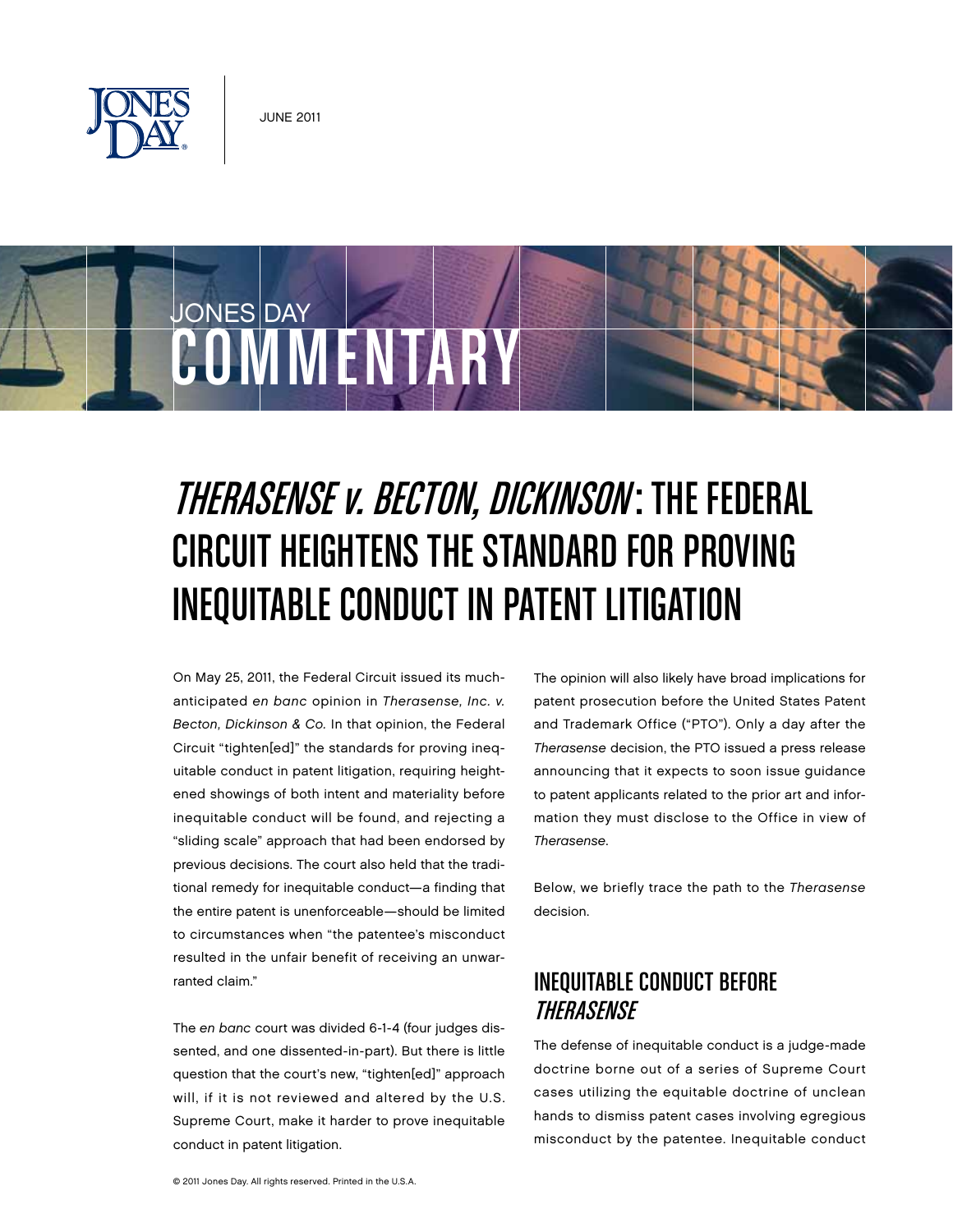typically occurs when a patent applicant breaches the duty of candor it owes to the PTO, and does so with deceptive intent. It can arise from either an affirmative misrepresentation, or failure to disclose certain information, to the PTO.

To prove inequitable conduct, the accused infringer must show by clear and convincing evidence that: (1) the patent owner withheld material information from, or provided false material information to, the PTO; and (2) did so with an intent to deceive the PTO. Before Therasense, courts commonly followed PTO Rule 56 (37 C.F.R. § 1.56) in determining whether information or prior art was material, a standard that has changed over time as the regulation itself has changed. The intent element was shown by direct evidence, or inferred in light of the surrounding circumstances.

Until Therasense, courts also utilized a "sliding scale" approach when analyzing materiality and intent, such that a greater level of materiality required a lower level of intent, and vice versa, before inequitable conduct could be found. If the accused infringer proved materiality and intent, the judge was then required to exercise his or her discretion to determine whether the equities warranted a conclusion that inequitable conduct occurred, and that the entire patent should be adjudged unenforceable. This "atomic bomb" remedy—as described by Chief Judge Rader in his opinion for the Therasense court—made the inequitable conduct defense an all-too-often-used litigation tactic for accused infringers. On the other hand, patent applicants, to be safe, would overload the PTO with prior-art references, many of which had marginal relevance. These negative, unintended consequences of the inequitable-conduct doctrine led to it being described as an "absolute plague" on the patent system and gave rise to the Federal Circuit's desire to revisit the contours of the doctrine en banc.

## THERASENSE'S FACTUAL AND PROCEDURAL Background

The Federal Circuit's opinion sets forth this background of the case:

Therasense, Inc. owned U.S. Patent No. 5,820,551 ("the '551 patent"), which involves disposable blood-glucose test strips for diabetes management. These strips are used in glucose meters and employ electrochemical biosensors to measure the level of glucose in a sample of blood. The '551 patent claims a test strip with an electrochemical sensor for testing whole blood without a protective membrane over the electrode.

Therasense filed the original application leading to the '551 patent in 1984. The application remained in prosecution for more than 13 years, during which time it was repeatedly rejected over U.S. Patent No. 4,545,382 ("the '382 patent"), also owned by Therasense. Eventually, Therasense submitted amended claims based on a sensor that did not require a protective membrane for whole blood, and argued that this distinction would overcome the prior art '382 patent, whose electrodes allegedly required a protective membrane. The specification of the '382 patent stated: "Optionally, but preferably when being used on live blood, a protective membrane surrounds both the enzyme and the mediator layers, permeable to water and glucose molecules." This "optionally but preferably" language became the single roadblock to allowance, as the examiner focused on whether the '382 patent indeed disclosed membraneless devices for use with whole blood. Therasense submitted a declaration stating that one skilled in the art would not have read the above-quoted language of the '382 patent to teach that the use of a protective membrane with a whole blood sample is optionally or merely preferred in view of the teaching of the rest of the patent. Therasense also argued to the PTO that the "optionally but preferably" language was mere patent phraseology, and that the '382 patent did not teach or suggest unprotected active electrodes for use with whole blood. Based on the claim amendments, the declaration, and the accompanying arguments, the examiner finally allowed the '551 patent to issue.

In March 2004, Therasense filed a lawsuit in the Northern District of California against several defendants, including Becton, Dickinson & Company ("BD"), alleging infringement of the '551 patent. Following trial, the district court held, among other things, that the '551 patent was unenforceable due to inequitable conduct because Therasense did not disclose to the PTO allegedly inconsistent statements that had previously been made to the European Patent Office regarding the same "optionally but preferably" language in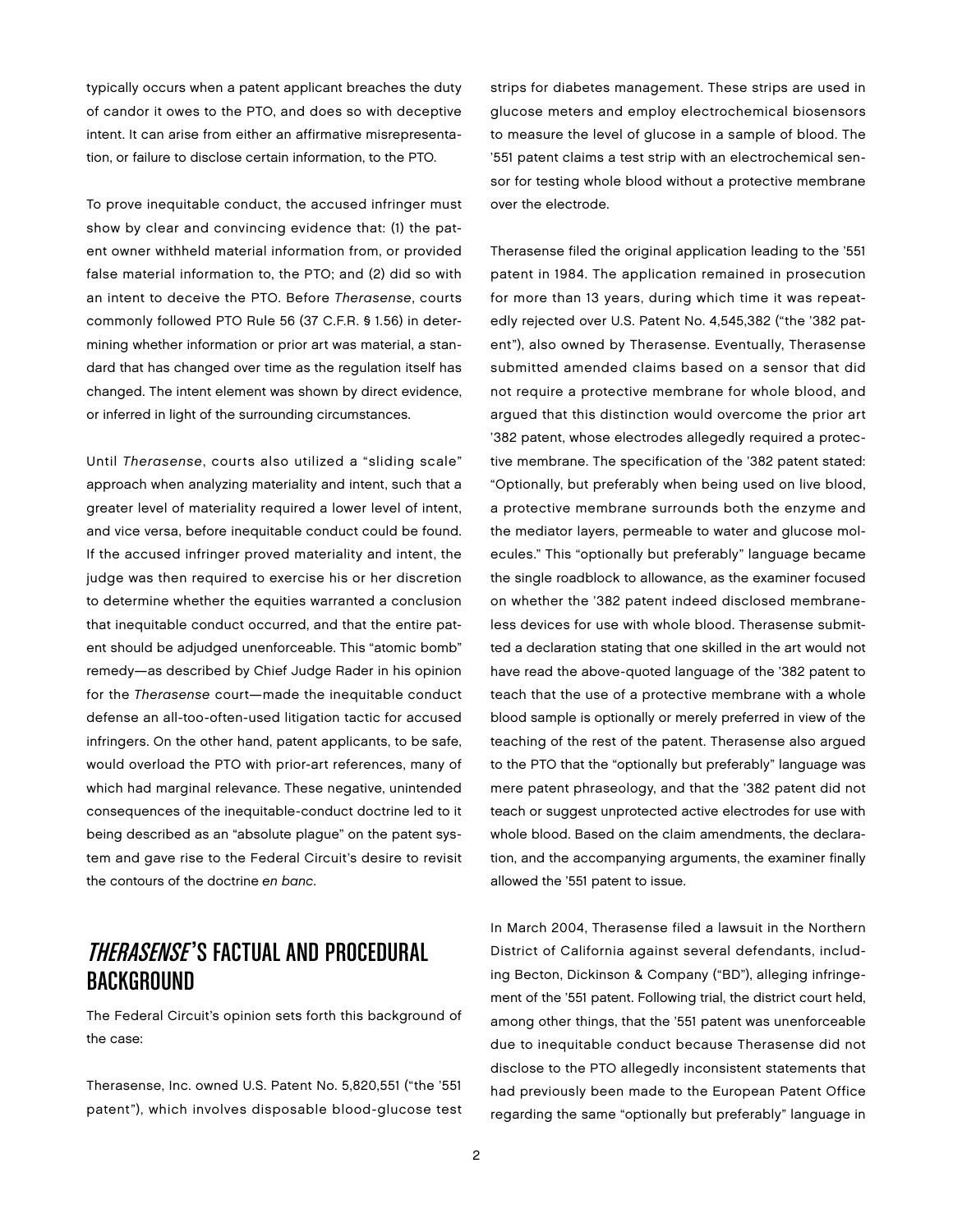the European counterpart to the '382 patent. Therasense appealed to the Federal Circuit, where a three-judge panel initially affirmed the holding of unenforceability. Therasense then petitioned for rehearing en banc. The Federal Circuit, recognizing the problems inherent in the inequitable conduct doctrine as it stood, granted the petition in an April 26, 2010, order vacating the judgment of the panel. Oral argument took place on November 9, 2010.

#### THE FEDERAL CIRCUIT'S *EN BANC* DECISION

Eleven Federal Circuit judges participated in the en banc Therasense decision. (The court normally consists of 12 judges, but there is presently one seat open.) The court divided 6-1-4. The majority opinion, written by Chief Judge Rader, was joined by Judges Newman, Lourie, Linn, Moore, and Reyna. Judge O'Malley issued her own opinion, partially concurring with the majority opinion and partially dissenting. Judge Bryson authored a dissenting opinion, which was joined by Judges Gajarsa, Dyk, and Prost. (Interestingly, Judges O'Malley and Reyna were not members of the court at the time of oral arguments in November 2010; they were confirmed to the Federal Circuit in December 2010 and April 2011, respectively.)

The Majority Raises the Bar for Proving Inequitable Conduct. The Federal Circuit's majority opinion vacated the district court's inequitable conduct judgment and remanded for further proceedings consistent with the opinion. Agreeing with the sentiment that "[l]eft unfettered, the inequitable conduct doctrine has plagued not only the courts but also the entire patent system," the majority "tighten[ed] the standards for finding both intent and materiality in order to redirect a doctrine that has been overused to the detriment of the public." In particular, the following six highlights emerge from the majority's opinion:

1. To prevail on a claim of inequitable conduct, an accused infringer must prove that the patentee acted with specific intent to deceive the PTO. A finding that a misrepresentation or omission amounts to gross negligence or negligence under a "should have known" standard does not satisfy this intent requirement. In a case that involves nondisclosure of information, the accused infringer must prove by clear and

convincing evidence that the applicant: (a) knew of the reference, (b) knew that it was material, and (c) made a deliberate decision to withhold it. Because direct evidence of deceptive intent is rare, a district court may infer intent from indirect and circumstantial evidence. However, to meet the clear and convincing evidence standard, the specific intent to deceive must be "the single most reasonable inference able to be drawn from the evidence." Thus, when multiple reasonable inferences may be drawn, intent to deceive cannot be found. Moreover, the absence of a good-faith explanation from the patentee for withholding a material reference does not, by itself, prove intent to deceive. Indeed, a patentee need not provide a good faith explanation unless and until the accused infringer establishes "'a threshold level of intent to deceive by clear and convincing evidence.'"

2. As a general matter, the materiality required to establish inequitable conduct is "but-for" materiality. With regard to undisclosed prior art, but-for materiality is present only if the PTO would not have allowed a claim had it been aware of the undisclosed prior art. In making this patentability determination, the court should apply the preponderance of the evidence standard and give claims their broadest reasonable construction. The majority tied its but-for standard to the basic fairness that underlies all doctrines of equity, noting that if a patent would have issued regardless of a patentee's misconduct, the patentee has gained no advantage from the misconduct, nor is the public harmed by the enforcement of an otherwise valid patent. Notably, the majority declined to adopt the definition of materiality in PTO Rule 56, finding that Rule 56 sets such a low bar for materiality that adopting this standard would "inevitably result in patent prosecutors continuing the existing practice of disclosing too much prior art of marginal relevance and patent litigators continuing to charge inequitable conduct in nearly every case as a litigation strategy."

3. There is an exception to but-for materiality in cases of affirmative egregious misconduct. When a patentee engages in affirmative acts of egregious misconduct, such as the filing of an unmistakably false affidavit, the misconduct is material regardless of the effect the misconduct had on the patent issuing. However, because neither mere nondisclosure of prior art references to the PTO nor failure to mention prior art references in an affidavit constitutes affirmative egregious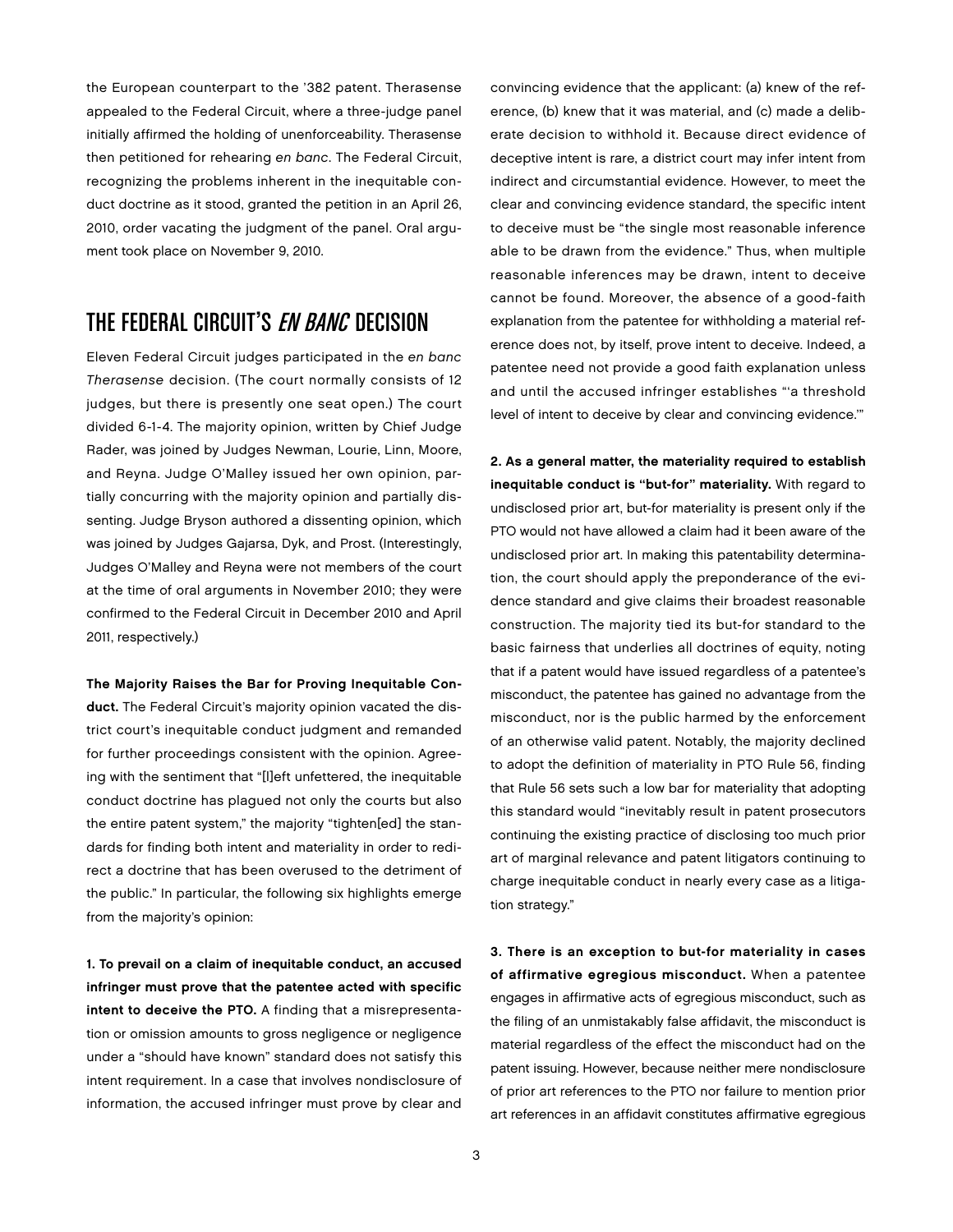misconduct, claims of inequitable conduct based on such omissions require proof of but-for materiality.

4. Intent and materiality are separate requirements. A district court should not use a "sliding scale," where intent may be found sufficient based on a strong showing of materiality, and vice versa, nor may a district court infer intent solely from materiality. Instead, a court must weigh the evidence of intent to deceive independent of its analysis of materiality.

5. As an equitable doctrine, inequitable conduct hinges on basic fairness. Because the remedy for inequitable conduct is akin to an "atomic bomb" rendering an entire patent (or even a patent family) unenforceable, the doctrine should be applied only in instances where the patentee's misconduct actually resulted in the unfair benefit of receiving an unwarranted claim. In other words, even after finding the materiality and intent prongs to be satisfied by clear and convincing evidence, a court still must weigh the equities to determine whether the remedy of inequitable conduct is warranted.

6. The unclean hands doctrine remains an available remedy, separate from inequitable conduct, for egregious misconduct. This is so even though Supreme Court unclean hands cases formed the basis of the inequitable conduct doctrine. The majority stressed that these early unclean hands cases did not contain any materiality standard and that the Federal Circuit's development of such a standard with respect to inequitable conduct "does not (and cannot) supplant Supreme Court precedent."

With these changes to the inequitable-conduct doctrine, the majority sought to remedy what it noted to be the many unforeseen and unintended consequences resulting from the previous low standards for intent and materiality, including increased adjudication cost and complexity, reduced likelihood of settlement, burdened courts, strained PTO resources, and impaired patent quality. While the majority recognized that equitable doctrines require some measure of flexibility, it rejected the notion—advanced by Judge O'Malley in her separate opinion—that the use of rules and tests for determining inequitable conduct is inappropriate in view of the way in which the doctrine has "metastasized."

Judge O'Malley's Separate Opinion. Judge O'Malley concurred-in-part and dissented-in-part. Within her opinion, Judge O'Malley agreed with the majority's decision relating to the intent element for inequitable conduct and the majority's abolition of the sliding-scale approach to materiality and intent. Judge O'Malley also agreed that the case should be remanded so that the district court could properly consider whether there was intent to deceive.

Judge O'Malley parted company with the majority, however, by urging that district courts should be afforded significant flexibility when deciding both whether inequitable conduct occurred, and, if so, what the appropriate remedy should be. Judge O'Malley based her position on the premise that inequitable conduct is an equitable doctrine that judges should have great discretion in applying. To this end, Judge O'Malley argued that both the majority and dissenting positions in Therasense wrongly seek to impose hard-and-fast rules for district courts to apply when deciding inequitable conduct. The approaches of the majority and dissent fail to appreciate that there will undoubtedly be circumstances, not envisioned here, where inequitable conduct should be found even though the circumstances are not encompassed by rigid tests. Moreover, assuming inequitable conduct is found, the district court should not be limited to choosing only one remedy—total unenforceability—but rather should have the discretion to select other remedies as appropriate (e.g., finding only certain claims unenforceable, dismissing the action, etc.), subject to statutory constraints.

Judge Bryson's Dissenting Opinion. Writing for himself and three other judges, Judge Bryson agreed with the majority opinion on the subject of intent and its rejection of the sliding scale approach. Judge Bryson, however, vehemently disagreed with the majority on the proper standard for materiality. On this point, Judge Bryson argued that the majority's "but-for" standard is too radical a change to the test for inequitable conduct and that it marks an "unwise departure from this court's precedents." Indeed, Judge Bryson describes the majority's new test as not "merely reform[ing] the doctrine of inequitable conduct, but com[ing] close to abolishing it altogether."